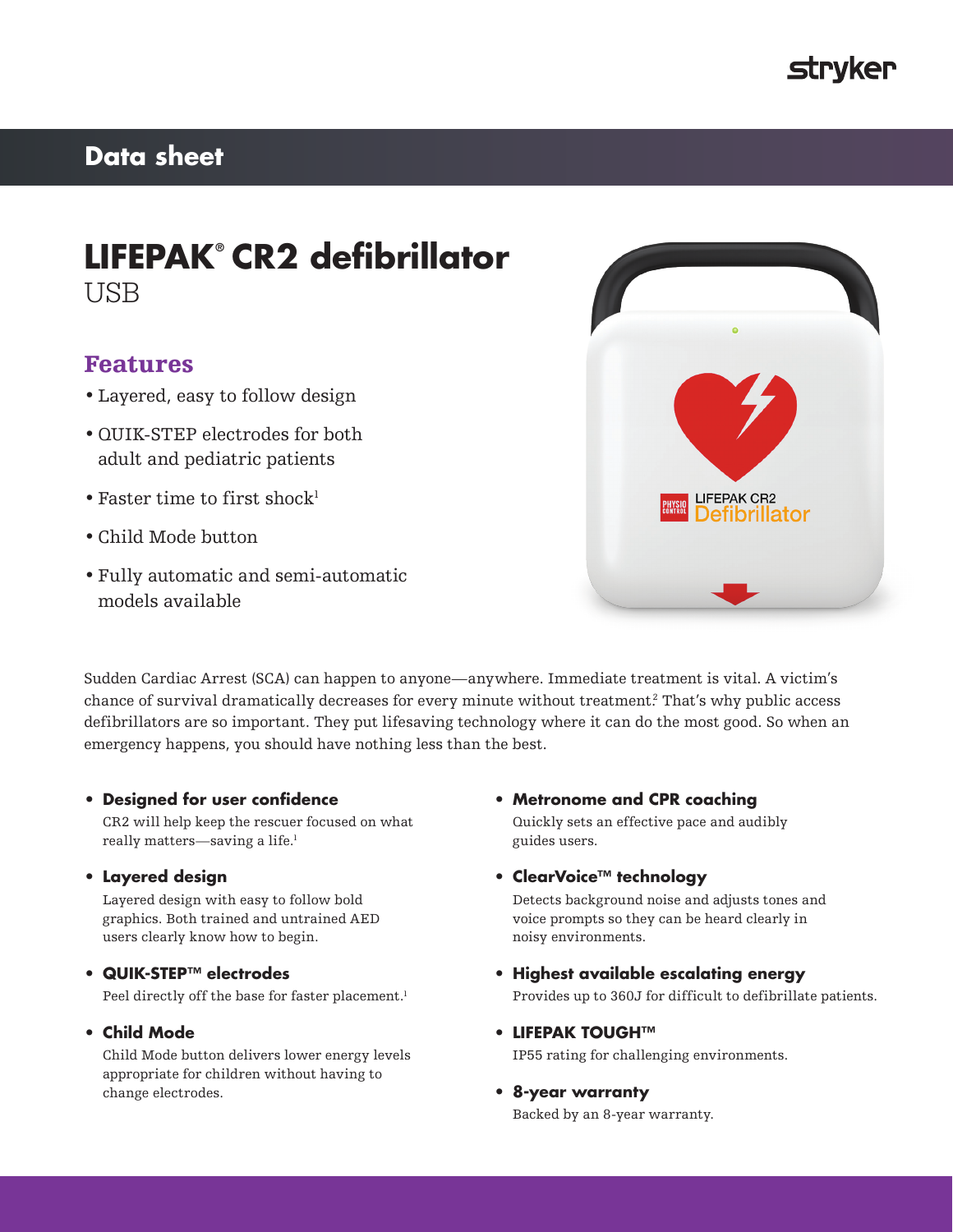# **Specifications**

## **Defibrillator**

Waveform: Biphasic Truncated Exponential with voltage and duration compensation for patient impedance.

Patient impedance range: 10–300 ohms. Energy accuracy:

10% of the energy setting into 50 ohms. 15% of the rated energy output into 25–175 ohms.

Output energy sequence: Multiple levels, configurable from 150 joules to 360 joules.

Energy default: 150J, 200J, 300J, or 360J (adult) 35J, 50J, 75J, or 90J (pediatric).

Shock Advisory System™: An ECG analysis system that advises whether a shock is appropriate; meets rhythm recognition criteria specified in IEC 60601-2-4.

CPR coaching: Instructions for adult and pediatric CPR, including feedback when no CPR is detected, rate and depth guidance, a metronome and instructions on hand placement.

Time to shock at 360J after CPR:

- Semi-automatic: < 17 seconds Charge time: 0 seconds for first 150J or 200J shock (as device is pre-charged).

#### **Controls**

Lid release/ON-OFF:

Controls device power.

Shock button, semi-automatic: Delivers energy when button pressed by the user.

Shock button, fully automatic: Flashes prior to delivering shock without requiring user intervention.

Child Mode button: Allows operator to switch to Child Mode for reduced energy and CPR guidance appropriate for children from one year old.

Electrical protection: Input protected against high voltage defibrillator pulses per IEC 60601-1/EN 60601-1.

Safety classification: Internally powered equipment. IEC 60601-1/EN 60601-1.

## **User interface**

User interface: The user interface includes voice prompts and audible tones.

ClearVoice technology: Detects

background noise and adjusts audio and voice prompts to ensure they can be heard clearly in noisy environments.

Device status indicators: Visual and audible indicators indicating system readiness (device, pads and battery).

## **Environmental**

Note: All performance specifications defined assume the unit has been stored (two hours minimum) at operating temperature prior to operation.

Operating temperature: +32° to +122°F  $(0°$  to  $+50°$ C).

Storage temperature: -22° to +140°F  $(-30^\circ \text{ to } +60^\circ \text{C})$  with battery and electrodes, maximum exposure time limited to one week.

Long term storage: Always store the defibrillator within the recommended temperature range of 59° to 95°F (15° to 35°C). Altitude: -1,253 to 15,000 ft (-382 to 4,572 m).

Relative humidity: 5 to 95% (non-condensing).

Water resistance: IEC 60529/EN 60529 IPX5 with electrodes connected and battery installed.

Dust resistance: IEC 60529/EN 60529 IP5X with electrodes connected and battery installed.

Shock: IEC 60068-2-27, (40g, 11 ms pulse,  $\frac{1}{2}$  sine each axis).

Vibration: MIL-STD-810G, Method 514.6, Helicopter – category 14 and Ground Vehicle – category 20.

### **Physical characteristics**

With handle, including electrodes and battery: Height: 3.8 in (9.7 cm). Width: 8.9 in (22.6 cm).

Depth: 10.8 in (27.4 cm). Weight: 4.5 lb (2.0 kg).

## **Accessories**

#### Primary battery

- Type: Lithium manganese dioxide (Li/MnO2), 12.0V, 4.7 amp-hours.
- Capacity (at 20°C): Will provide 166 200 joule shocks (with one minute of CPR between shocks) or 103 360 joules shocks (with one minute of CPR between shocks) or 800 minutes of operating time.
- Standby life (assuming daily tests only): A new battery provides device power for 4 years if installed in device that is not used.
- Replace battery indication: At least 6 shocks and 30 minutes of operating time remain when first indicated.
- Weight: 0.7 lb (0.3 kg).

#### Electrode pads

- Pads: Can be used on both adult and pediatric patients.
- Pads packaging: User intuitive, rapid access electrodes.
- Pads replacement: Replace every 4 years.

#### **Data storage**

Memory type: Internal digital memory (flash RAM).

ECG storage: Minimum 60 minutes of ECG stored for two patient episodes.

### **Communications**

Communications: USB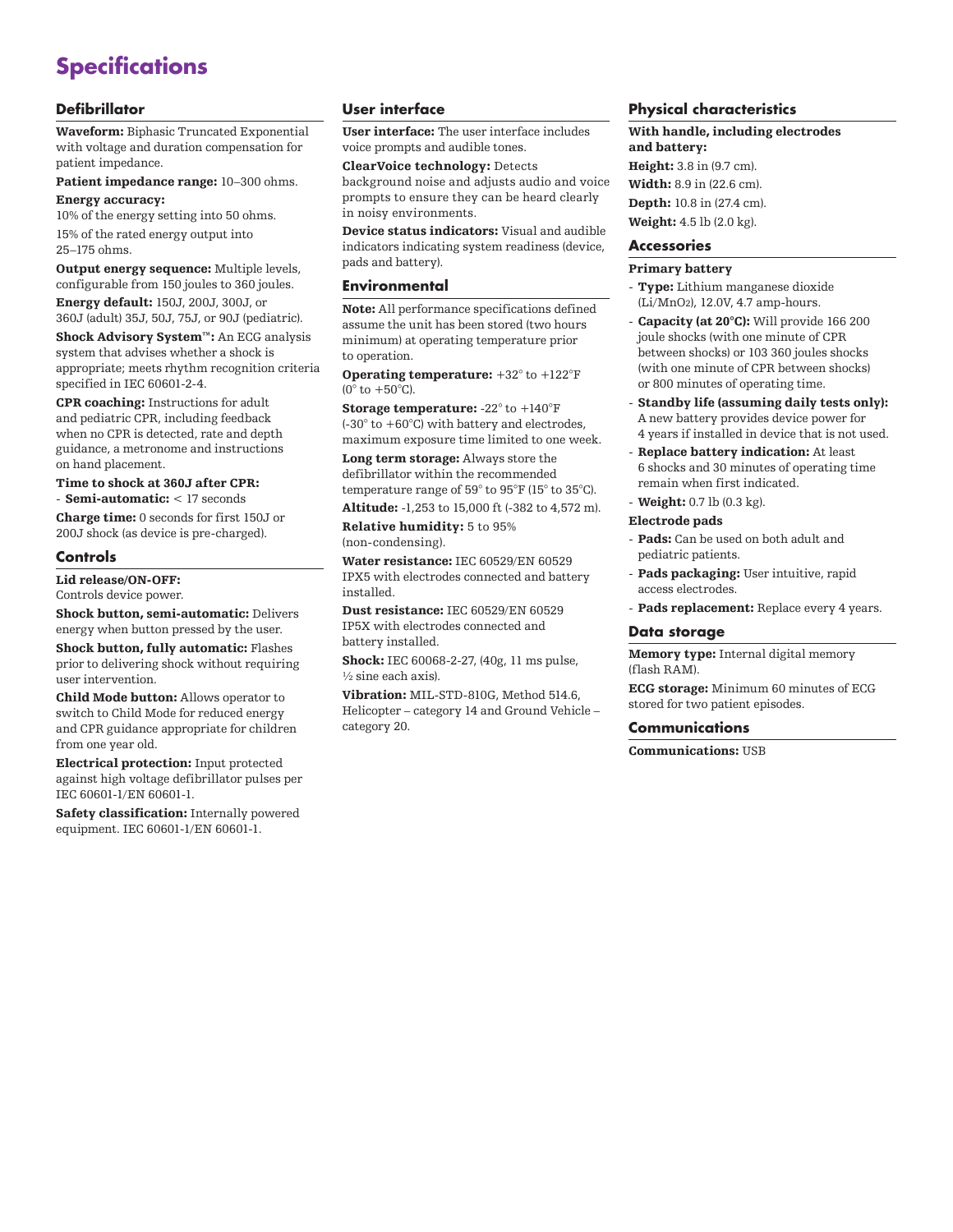#### BRIEF SUMMARY OF INDICATIONS AND IMPORTANT SAFETY INFORMATION

#### INDICATIONS FOR USE:

LIFEPAK CR2 AED is indicated for use on patients 1 year of age or older in cardiopulmonary arrest. The patient must be unresponsive (unconscious), not breathing normally, and showing no signs of circulation (for example, no pulse, no coughing, or no movement). cprCOACH™ Feedback Technology in *CR2* AED is indicated for use on cardiopulmonary arrest patients and provides CPR guidance in accordance with AHA Guidelines for patients 1 year of age or older. AED is intended for use by personnel who have been trained in its operation. Users should have received training in basic life support/AED, advanced life support, or a physician-authorized emergency medical response training program. The LIFEPAK CR2 Defibrillator is indicated to be used with the QUIK-STEP™ Pacing/ ECG Defibrillation Electrodes and the LIFEPAK CR2 Lithium Battery.

#### CONTRAINDICATIONS:

LIFEPAK CR2 AED is not indicated for patients who are conscious and responsive.

#### DANGER:

Do not use LIFEPAK CR2 in presence of flammable gases or anesthetics.

#### WARNINGS:

- LIFEPAK CR2 AED delivers up to 360 joules of electrical energy. Unless used properly by following AED's visual and audio prompts, this electrical energy may cause serious injury or death.
- When instructed EVERYONE CLEAR, do not touch AED, patient, electrode pads or any material/fluid in contact with patient. Make sure no one is touching patient when AED shocks patient.
- Do not immerse AED in water or other fluids. Avoid spilling fluids on AED or its accessories.
- Do not store in presence of flammable gases, anesthetics or in direct contact with flammable material. Use care when operating close to oxygen sources. Turn off gas source or move it away from patient during defibrillation.
- Equipment operating in close proximity may emit strong electromagnetic interference (EMI) or radio frequency interference (RFI) which could affect performance of AED.
- Keep AED away from magnetic resonance imaging (MRI) equipment as it is unsafe.
- AED should not be used adjacent to or stacked with other equipment.
- Do not touch patient and USB connector on back of AED simultaneously.
- Replace battery immediately when AED indicates battery is low.
- Use only accessories specified by Stryker. Using other manufacturers' accessories may cause AED to perform improperly and may invalidate safety agency certification. Contact authorized service personnel or repair.
- QUIK-STEP electrode pads: Place pads so they adhere to skin completely.
- Do not allow pads to touch each other or any material on patient's chest.
- Do not use damaged, expired, or dried-out pads. Dried out or damaged pads may cause electrical arcing and skin burns during defibrillation.
- Do not pull red handle to open electrodes until immediately before use.
- QUIK-STEP electrodes provided with *CR2* are not compatible with LIFEPAK 500 device. Emergency medical personnel should not connect these electrodes to LIFEPAK 500 device.

#### CAUTIONS:

- Damaged batteries may leak and cause personal injury or equipment damage; handle with extreme care.
- Do not open device lid unnecessarily as this will reduce internal battery power.

#### POTENTIAL ADVERSE EFFECTS (for example, complications):

- Failure to identify shockable arrhythmia
- Failure to deliver a defibrillation shock in presence of ventricular fibrillation (VF) or pulseless ventricular tachycardia, which may result in death or permanent injury
- Inappropriate energy delivery which could cause failed defibrillation or post-shock dysfunction
- Myocardial damage
- Incorrectly shocking a pulse-sustaining rhythm and inducing VF or cardiac arrest
- Bystander shock from patient contact during defibrillation shock
- Interaction with pacemakers
- Skin burns around electrode pad placement area
- Allergic dermatitis due to sensitivity to materials used in electrode construction
- Minor skin rash
- Fire hazard in presence of high oxygen concentration or flammable anesthetic agents
- EMI from AED impacting other devices especially during charge and energy transfers
- U.S. Federal law restricts this device to sale by or on the order of a physician.

Please consult Operating Instructions at **[strykeremergencycare.com](http://www.strykeremergencycare.com)** or call 800.442.1142 for complete list of indications, contraindications, warnings, cautions, potential adverse events, safety and effectiveness data, instructions for use and other important information.